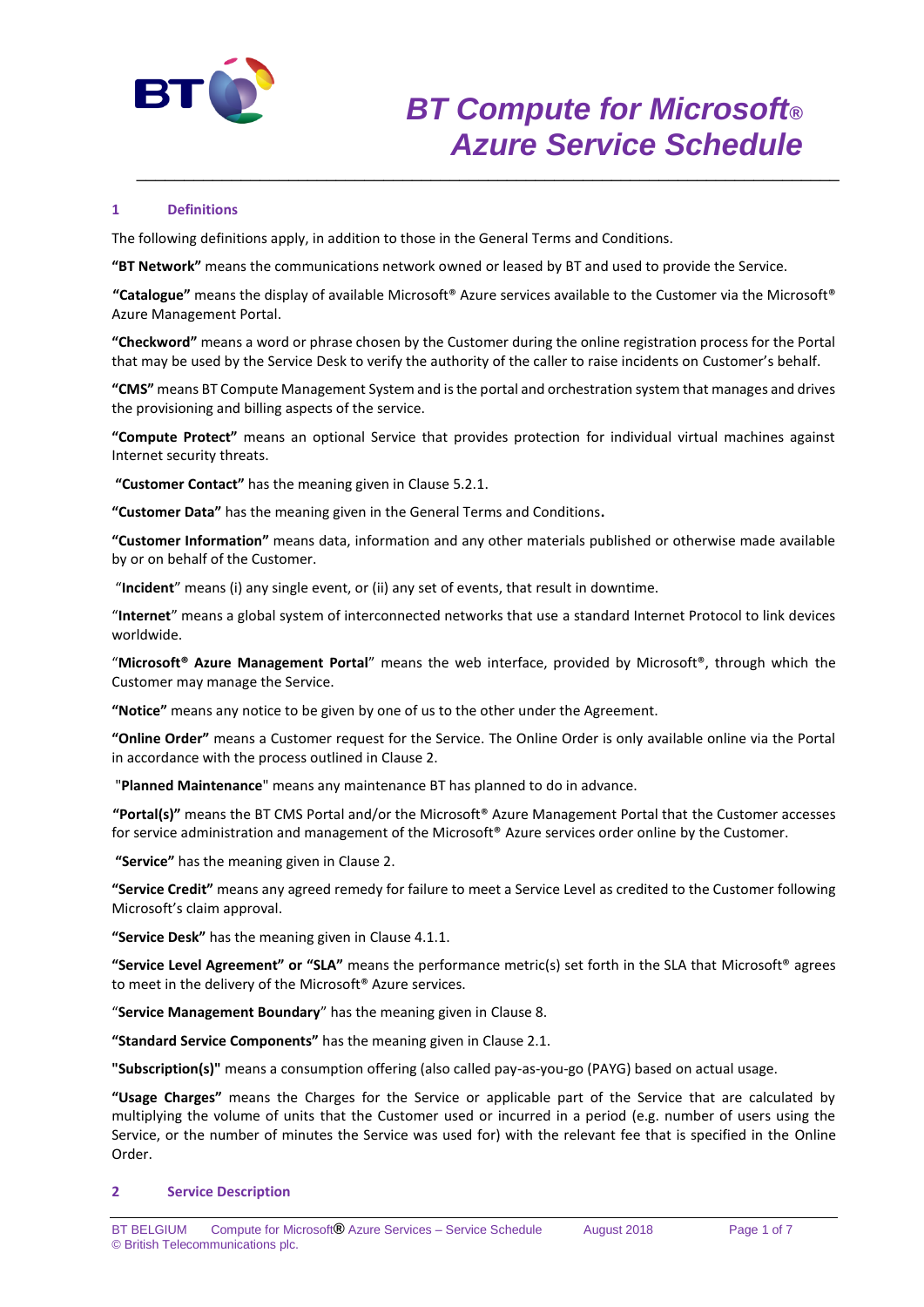

- 2.1 BT will provide the Customer with the Standard Service Components, as set out below:
	- 2.1.1 Subscription set-up to provide the Customer with access to the Microsoft<sup>®</sup> Azure Management Portal via the BT CMS Portal. The Microsoft® Azure Management Portal will give the Customer access to a catalogue of available Microsoft® Azure services; and

\_\_\_\_\_\_\_\_\_\_\_\_\_\_\_\_\_\_\_\_\_\_\_\_\_\_\_\_\_\_\_\_\_\_\_\_\_\_\_\_\_\_\_\_\_\_\_\_\_\_\_\_\_\_\_\_\_\_\_\_\_\_\_\_\_\_\_\_\_\_\_\_\_\_

- 2.1.2 A single invoice for the Service; and
- 2.1.3 Service Desk support that will provide first line support to the Customer and is available 24x7x365 for fault reporting and enquiries including first line support on the Microsoft® Azure services;

(the **"Service"**).

- 2.2 The Customer may subsequently add to and/or remove any available Microsoft<sup>®</sup> Azure services it has ordered via the Portal, using the Online Order.
- 2.3 The Portal will show the up-to-date list of available Microsoft® Azure services and the prevailing Charges for these Microsoft® Azure services.
- 2.4 If BT provides the Customer with any other services, this Schedule will not apply to those services and those services will be governed by their separate terms and conditions.
- 2.5 Compute Protect. As protection for individual virtual machines against Internet security threats the Customer may order Compute Protect as optional Service. Compute Protect is subject to separate terms to be accepted on the Portal when ordering this Service.

## **3 Access to Internet**

- 3.1 The Customer acknowledges and agrees that where the Service provides access to the Internet, the use of the Internet is at the Customer's own risk.
- 3.2 The Customer acknowledges that:
	- (a) The Internet is independent of the Service and BT has no responsibility for provision of the Internet; and
	- (b) use of the Internet is solely at the Customer's risk and subject to all applicable laws. BT has no responsibility for any information, software, services or other materials obtained, downloaded, shared or transmitted by the Customer using the Internet.

### **4 BT's Obligations**

#### Service Delivery

- 4.1 Before the Operational Service Date and, where applicable, throughout the provision of the Service, BT will:
	- 4.1.1 provide the Customer with contact details of the helpdesk to submit service requests, report Incidents and ask questions about the Service ("**Service Desk**");
	- 4.1.2 provide the Customer with Microsoft® Azure subscription(s) which the Customer can use to selfserve Microsoft<sup>®</sup> Azure services using the Microsoft<sup>®</sup> Azure Management Portal;

#### Service Operation

- 4.2 On and from the Operational Service Date, BT:
	- 4.2.1 will respond and use reasonable endeavours to remedy an Incident without undue delay and in accordance with Clauses 5.8 – 5.11 of this Schedule;
	- 4.2.2 BT may have to carry out routine or emergency maintenance, updates and other procedures for reasons of health, safety, security or otherwise to protect the Service, and which may cause a disruption to the Service, ("Planned Maintenance"). BT will provide the Customer with as much prior notice as practicable with respect to Planned Maintenance; and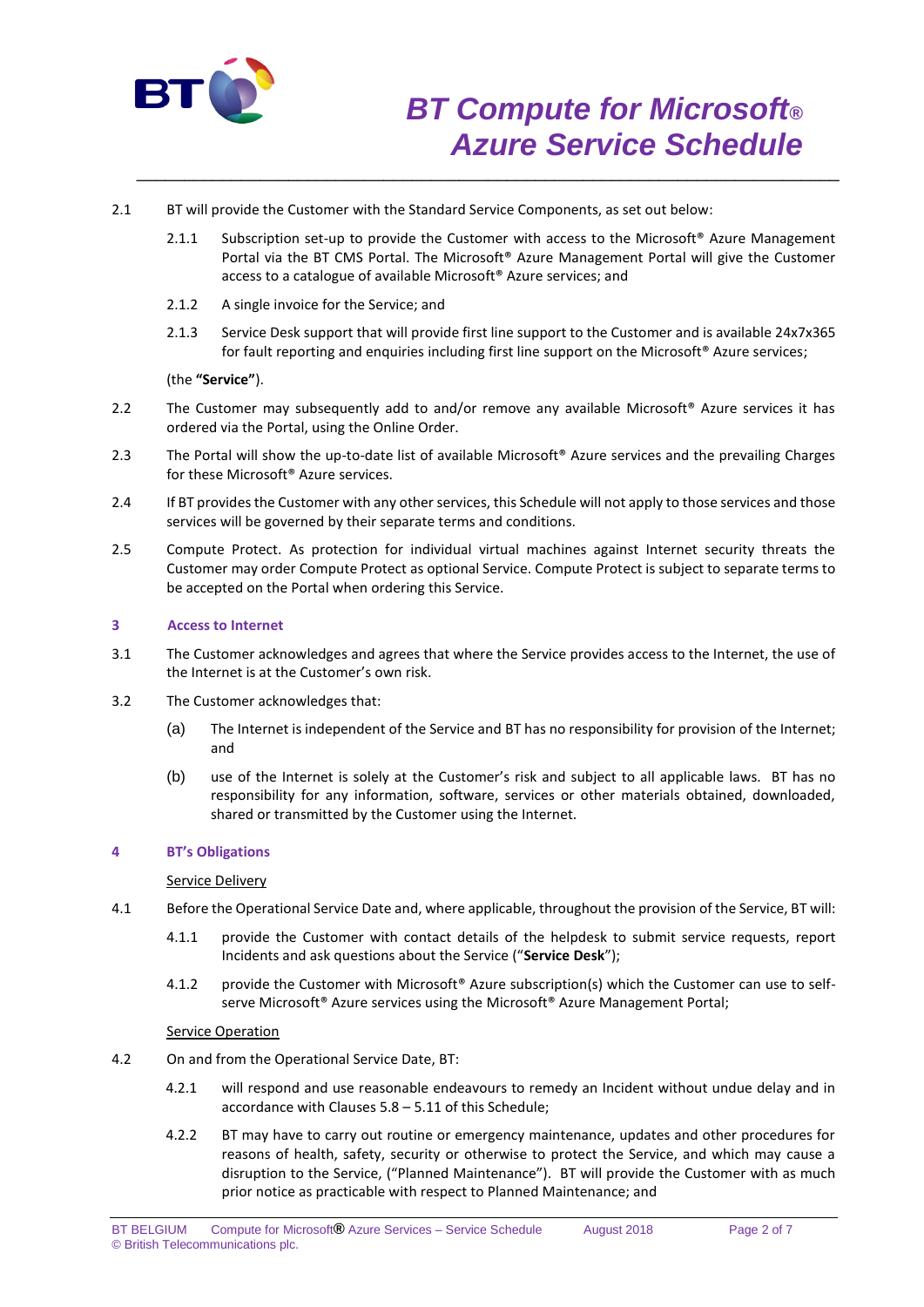

4.2.3 may require the Customer to change any or all passwords in accordance with Clause 6 of this Schedule.

\_\_\_\_\_\_\_\_\_\_\_\_\_\_\_\_\_\_\_\_\_\_\_\_\_\_\_\_\_\_\_\_\_\_\_\_\_\_\_\_\_\_\_\_\_\_\_\_\_\_\_\_\_\_\_\_\_\_\_\_\_\_\_\_\_\_\_\_\_\_\_\_\_\_

## **5 Customer Obligations**

#### Service Delivery

- 5.1 Before the Operational Service Date and, where applicable, throughout the provision of the Service by BT, the Customer will:
	- 5.1.1 provide BT with the names and contact details of any individuals authorised to act on the Customer's behalf for Service management matters ("**Customer Contact**"). BT may also accept instructions from a person who BT reasonably believe is acting with the Customer's authority;
	- 5.1.2 provide BT with any information reasonably required without undue delay;
	- 5.1.3 provide software, and telecommunications equipment and services, necessary to access and use the Portals and Microsoft® Azure services;
	- 5.1.4 ensure having a technical compatible browser to access, view or use the Portals;
	- 5.1.5 not permit or make any attempt to disassemble, deconstruct, break down, hack or otherwise interfere with the Portals or any part of the Portals;
	- 5.1.6 provide the Service Desk with at least 30 days' notice should the Customer wish to terminate the Service as set out in Clause 11.3 and transfer the Customer's subscription to an alternative Microsoft® partner.

## Customer's use of Microsoft® Azure services

- 5.2 The Customer's use of the Microsoft® Azure Management Portal and the provisioning of any of the Microsoft® Azure services will be subject to the Customer's acceptance of the Microsoft® terms of use and the terms of use for each service presented to the Customer when the Customer accesses the Microsoft® Azure Management Portal. The Customer acknowledges Microsoft's conditions and agrees to observe and comply with them for any and all use of the Microsoft® Azure services.
- 5.3 While BT will be responsible as first line helpdesk and managing any Service Credits for the Microsoft® Azure services; any licenses, warranties and indemnities provided by BT in the General Terms and Conditions do not apply to the Customer's use of the Microsoft® Azure Management Portal or any of the Microsoft<sup>®</sup> Azure services., but will be governed by the applicable Microsoft<sup>®</sup> conditions as accepted by the Customer on the Portal. As result – except claims for Service Credits - any disputes related to the Microsoft® Azure services ordered via this Service should be addressed directly to Microsoft® in accordance with the applicable Microsoft® conditions as accepted by the Customer via the Portal.
- 5.4 The Customer is solely responsible for any obligation or liability arising out of transactions of any kind entered into between the Customer and any third party accessing or relying on the Service, the Customer's information, or third party information. BT will not be a party to any transaction between the Customer and any third party.

#### Service Operation

- 5.5 On and from the Operational Service Date, the Customer will:
	- 5.5.1 pass Incident reports to the Service Desk using the reporting procedures agreed between the Parties;
	- 5.5.2 ensure that any Customer Equipment that is connected to the Service or that the Customer use, directly or indirectly, in relation to the Service is:
		- (a) adequately protected against viruses and other breaches of security;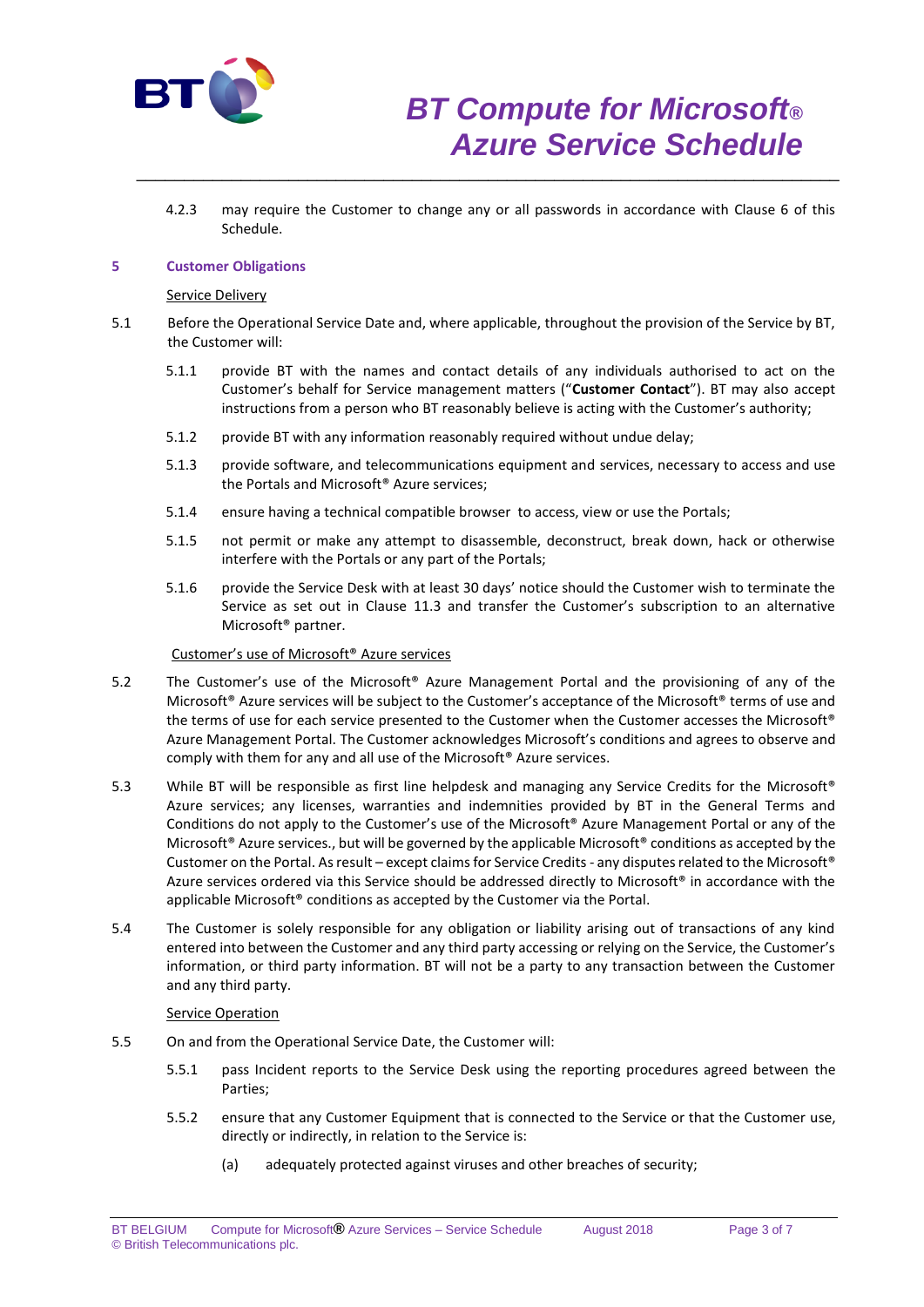

- (b) technically compatible with the Service and will not harm or damage BT Equipment, the BT Network, or any of BTs' supplier's or subcontractor's network or equipment; and
- (c) approved and used in accordance with relevant instructions and applicable law;

\_\_\_\_\_\_\_\_\_\_\_\_\_\_\_\_\_\_\_\_\_\_\_\_\_\_\_\_\_\_\_\_\_\_\_\_\_\_\_\_\_\_\_\_\_\_\_\_\_\_\_\_\_\_\_\_\_\_\_\_\_\_\_\_\_\_\_\_\_\_\_\_\_\_

- 5.5.3 distribute, manage and maintain access profiles, passwords and other systems administration information relating to the control of Users' access to the Service;
- 5.5.4 ensure the secure and proper use of all valid User access profiles, passwords and other systems administration information used in connection with the Service and:
	- (a) inform BT immediately if a user ID or password has, or is likely to, become known to an unauthorised person, or is being or may be used in an unauthorised way;
	- (b) take all reasonable steps to prevent unauthorised access to the Service; and
	- (c) satisfy BT security checks if a password is lost or forgotten.
- 5.6 If BT requests the Customer to do so in order to ensure the security or integrity of the Service, change any or all passwords and/or other systems administration information used in connection with the Service.

### Notification of Incidents

- 5.7 Where the Customer become aware of an Incident, the Customer will report it to BT Service Desk:
- 5.8 BT will provide the Customer a unique reference number for the Incident ("**Ticket**");
- 5.9 BT will close the Ticket when:
	- 5.9.1 The Customer confirm that the Incident is cleared; or
	- 5.9.2 BT has attempted unsuccessfully to contact the Customer, in the way agreed between the Parties, in relation to the Incident and the Customer has not responded within 2 hours of BT's attempt to contact the Customer.
- 5.10 If the Customer states that the Incident is not cleared, the Ticket will remain open, and BT will continue to work to resolve the Incident.

## **6 Security**

- 6.1 The Customer is responsible for the security and proper use of all User IDs, Checkwords and passwords. BT reserves the right to suspend access to the Service at any time if BT has reason to believe that there is, or is likely to be, a breach of security or misuse of the Service. BT will notify the Customer as soon as possible after it has done so.
- 6.2 The Customer will immediately inform BT if there is any reason to believe that a User ID, password, or Checkword allocated by BT has, or is likely to, become known to someone not authorised to use it or is being, or is likely to be, used in an unauthorised way.
- 6.3 BT reserves the right to require the Customer to change any or all of the Checkwords or passwords associated with the Service and used by the Customer in connection with the Service.
- 6.4 The Service is delivered within a secure BT data centre with a security policy for the protection of Site, infrastructure and network. Although BT will use reasonable care and skill in carrying out its obligations under this Agreement in accordance with BT's security policy, it is not possible to guarantee that all instances of fraud, misuse, unwanted or unauthorised activity or access to the Customer's Information will be prevented or detected. Whenever BT becomes aware that security has been compromised, BT will take actions in order to limit any further occurrences of fraud, misuse, unwanted or unauthorised activity or access to the Customer's Information. Nevertheless, BT accepts no liability for any such incidents, or for any loss or damage suffered by the Customer. The Customer shall therefore take responsibility for the security of the Customer Information, Content and application of security policies designed to prevent unwanted or unauthorised activity or access to the Customer's Information.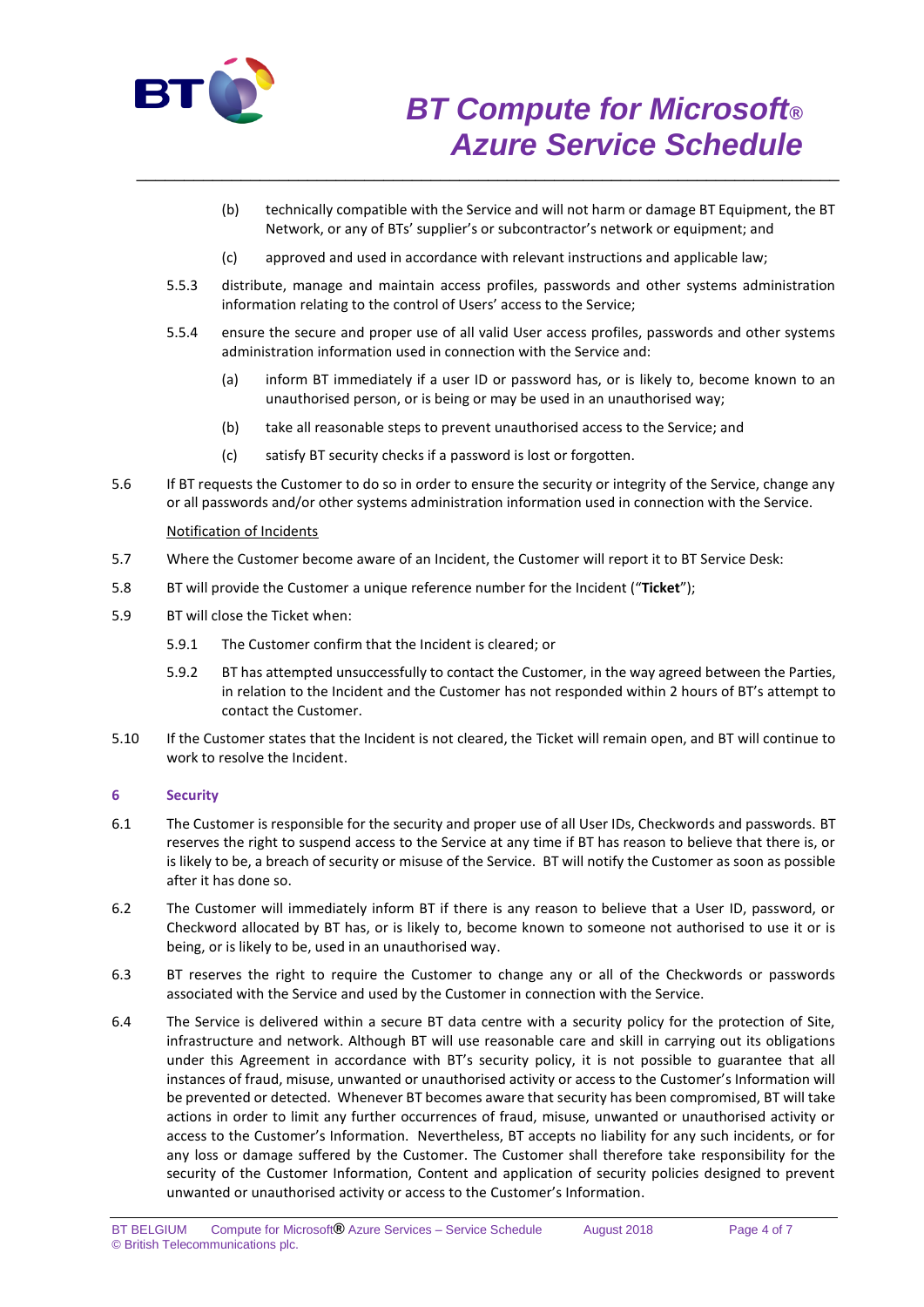

# *BT Compute for Microsoft® Azure Service Schedule*

## **7 Processing of Personal Data**

7.1 BT or its sub-processor will Process the Customer Personal Data for the Portal aspects of the BT Compute for Microsoft Azure Service as set out in this Schedule for as long as BT provides the BT Compute for Microsoft Azure Service and for as long as BT may be required to Process the Customer Personal Data in accordance with applicable law. Any personal Data that may be collected and processed by BT is subject to the data protection provisions as set out in the General Terms and Conditions.

\_\_\_\_\_\_\_\_\_\_\_\_\_\_\_\_\_\_\_\_\_\_\_\_\_\_\_\_\_\_\_\_\_\_\_\_\_\_\_\_\_\_\_\_\_\_\_\_\_\_\_\_\_\_\_\_\_\_\_\_\_\_\_\_\_\_\_\_\_\_\_\_\_\_

- 7.2 Once registered, the Customer have a direct relationship with Microsoft for CRM activities and the Customer will need to configure its own settings and preferences. From this point, BT Processes no Customer Personal Data in respect of the BT Compute for Microsoft Azure Service. Microsoft Processes (hosts) any information that is generated by the Customer's use (or Customer's employees', agents' or subcontractors' use) of the BT Compute for Microsoft Azure Service.
- 7.3 The types of Customer Personal Data Processed by BT or its sub-processors or the Customer via the Portal may be:
	- website or IP address;
	- name;
	- address;
	- telephone number;
	- email address;
	- job title;
	- company name; and
	- contact records.

This list is not exhaustive as you will specify what Customer Personal Data is Processed.

- 7.4. The Customer Personal Data may concern the following categories of Data Subjects:
	- Customer employees;
	- Customer's customers or third parties; and
	- any Data Subject (as controlled by the Customer).

This list is not exhaustive as the Customer will specify what Customer Personal Data is Processed.

7.5 For the avoidance of doubt, BT will process Personal Data only to the extent required for providing the Standard Service Components set out in clause 2.1 and BT will not have access to Personal Data and/or other confidential information that may be shared between the Customer and Microsoft® regarding the use of the Microsoft® Azure Management Portal and the provisioning of any of the Microsoft® Azure services. Any handling activities for the Microsoft® Azure Management Portal and Microsoft® Azure services will be governed by the agreements between the Customer and Microsoft® and therefore BT will not be responsible and liable for the security and the processing of any Personal Data in connection with Customer' use of the Microsoft Azure Management Portal. Any claims and/or complaints in relation to the security and the processing of any such Personal Data may only be made by the Customer against Microsoft® under the Microsoft® terms of use for Microsoft® Azure services (Microsoft® Cloud Agreement).

## **8 Service Management Boundary**

- 8.1 BT will provide and manage the Service set out in this Schedule and as set out in the Online Order ("**Service Management Boundary**").
- 8.2 BT will have no responsibility for the Service outside the Service Management Boundary. For the avoidance of doubt, the Service Management Boundary does not include the Microsoft® Azure Management Portal and any Microsoft® Azure services accessed via the Microsoft® Azure Management Portal.
- 8.3 BT does not make any representations, whether express or implied, that the Service will operate in combination with any Customer Equipment or other equipment and software.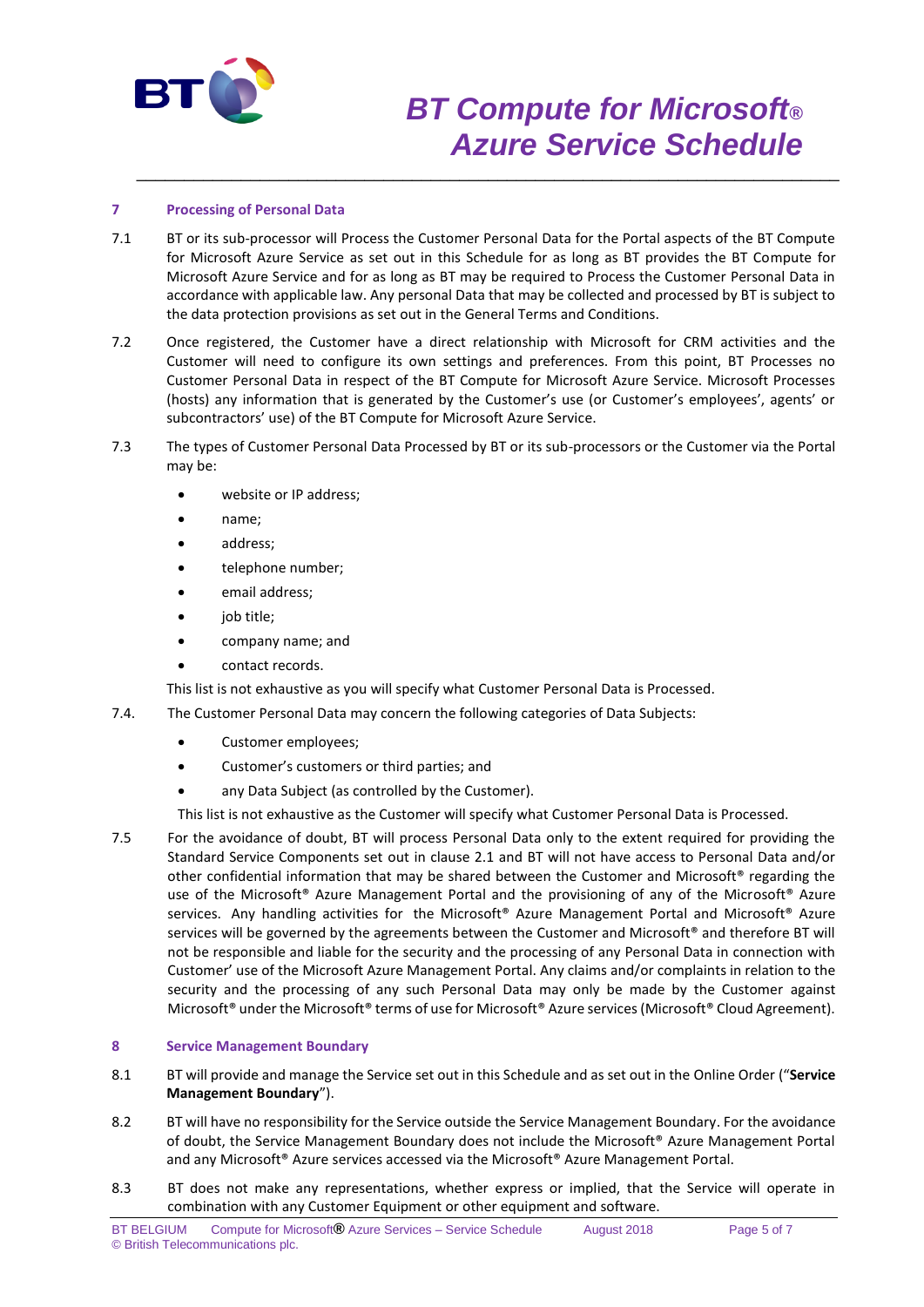

# *BT Compute for Microsoft® Azure Service Schedule*

# **9 Charges**

9.1 The Charges for the Service will be set out on the Online Order and will be invoiced and paid in accordance with the applicable provisions as agreed in the General Terms and Conditions.

\_\_\_\_\_\_\_\_\_\_\_\_\_\_\_\_\_\_\_\_\_\_\_\_\_\_\_\_\_\_\_\_\_\_\_\_\_\_\_\_\_\_\_\_\_\_\_\_\_\_\_\_\_\_\_\_\_\_\_\_\_\_\_\_\_\_\_\_\_\_\_\_\_\_

- 9.2 Unless stated otherwise in an applicable Online Order, BT will invoice the Customer for:
	- 9.2.1 Usage Charges will be monthly in arrears on the first day of the relevant month calculated at the then current rates for each Microsoft® Azure service consumed within the Customer's subscription.
	- 9.2.2 BT may invoice the Customer for any of the following Charges in addition to those set out in the Online Order.
		- (a) Charges for investigating Incidents that the Customer reports to BT where BT finds no Incident or that the Incident is caused by something for which BT are not responsible under the Contract;
		- (b) Charges for restoring Service if the Service has been suspended;
		- (c) any other Charges set out in any applicable Online Order or as otherwise agreed between the Parties.

### **10 Service Levels**

- 10.1 Any Service Levels are subject to the Terms of Use between Microsoft® and the Customer. They are subject to changes, additions or discontinuation as directed by Microsoft® from time to time.
- 10.2 When managing the Service Credits, BT takes into account the currently valid terms between Microsoft® and the Customer.
- 10.3 The Customer must submit any claims for Service Credits payable under the Azure Service Levels within 45 days of the Incident occurring by providing details of the reason for the claim and any other information that BT requests.
- 10.4 Any failure by the Customer to submit a request for Service Credits in accordance with Paragraph 10.3 will constitute a waiver of any claim for Service Credits.
- 10.5 BT will submit the Customer's request for Service Credits to Microsoft for approval and once Microsoft has approved the Customer's request for Service Credits, BT will issue the Customer with the applicable Service Credits by deducting those Service Credits from the Customer's invoice within two billing cycles of the request being received.
- 10.6 Azure Service Levels and Service Credits will be calculated in accordance with information recorded by, or on behalf of, BT.
- 10.7 BT accepts no liability for Microsoft's non-approval of a claim.

#### **11 Commencement, Minimum Period of Service and Termination for convenience**

- 11.1 Commencement. The Service shall commence on the Operational Service Date and unless one of us gives Notice to the other of an intention to terminate the Service in accordance with the Agreement, BT will continue to provide the Service and both of us will continue to perform each of our obligations.
- 11.2 Minimum Period of Service. There is no Minimum Period of Service; hence BT will continue to provide the Service and each Party will continue to perform its obligations under the Agreement unless either Party gives Notice to the other of an intention to terminate the Service in accordance with the Agreement.
- 11.3 Termination for Convenience. The following conditions will replace and supersede any termination for convenience conditions as set out in the General Terms and Conditions.

Either Party may, at any time after the Operational Service Date and without cause, terminate the Service